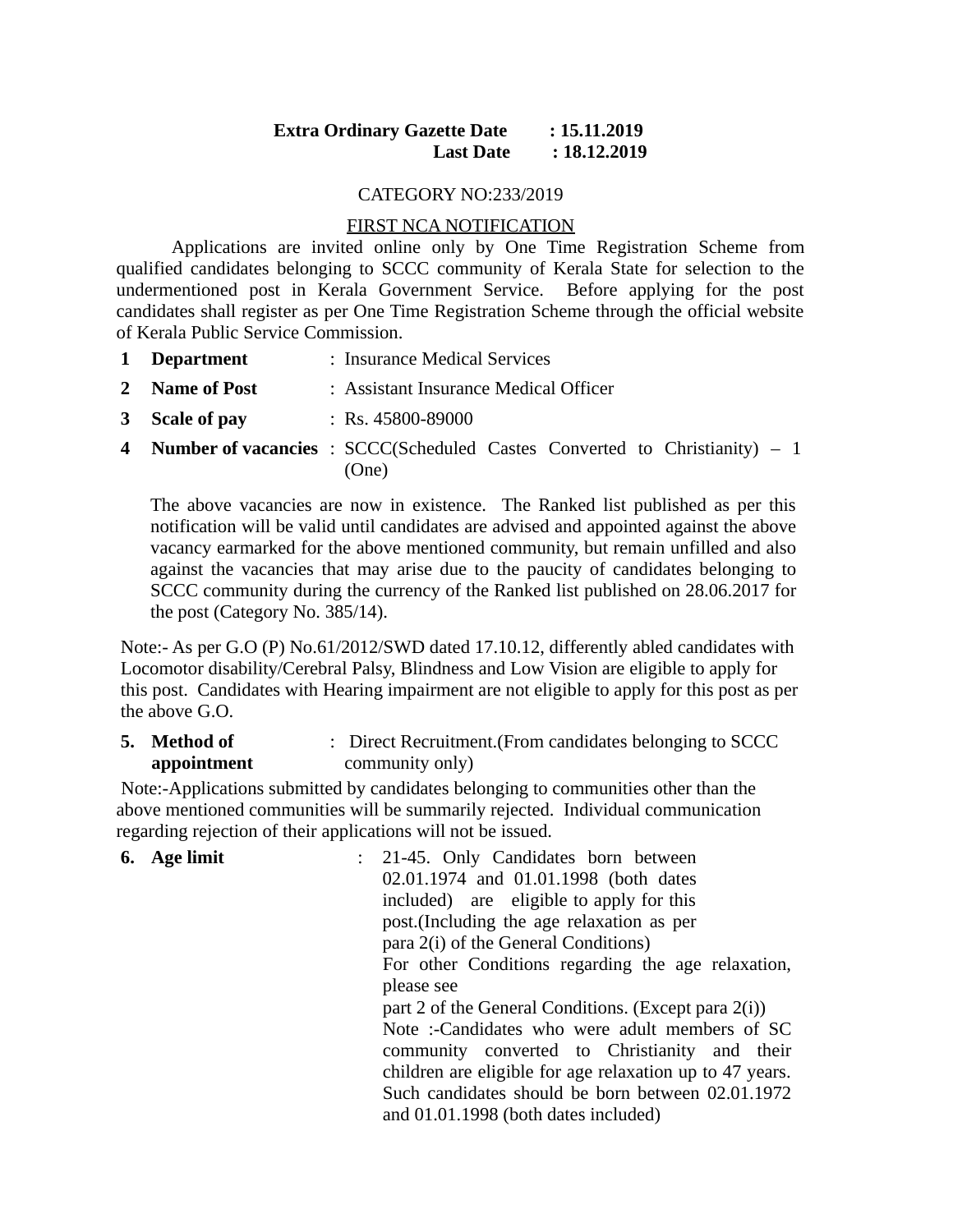- **7.** Qualifications : (1)Degree in Modern Medicine or equivalent qualification (Equivalent qualification means those qualification recognised as equivalent by the Medical Council of India.) 2.Valid Registration with the Travancore - Cochin Medical Council.
	- Note: 1 Rule 10 a(ii) of Part II KS & SSR is applicable.
		- 2 Those who are appointed in the post should serve for (4)years during the first ten years of their service (including the period of training)anywhere in India or any Foreign country under Defence Service or services connected with Defence. Those who have completed 45 years of age are exempted from the above compulsory medical service.
		- 3 Candidates who claim equivalent qualification instead of qualification mentioned in the notification shall produce the relevant Government Order to prove the equivalency at the time of verification, then only such qualification shall be treated as equivalent to the prescribed qualification concerned.
		- 4 In the case of difference in original Caste/Community claimed in the application and that entered in the SSLC book, the candidate shall produce a Gazette notification in this regard, along with Non Creamy layer Certificate/ Community Certificate at the time of certificate verification.

# **8 Mode of Submitting applications**:

(a) Candidates must register as per "ONE TIME REGISTRATION" with the Official website of Kerala Public Service Commission www.keralapsc.gov.inbefore applying for the post. Candidates who have registered can apply by logging on to their profile using their User-ID and Password. Candidates must click on the '**Apply now**' button of the respective posts in the Notification Link to apply for the post. The Photograph uploaded should be taken after 31/12/2010. Name of the candidate and the date of photograph taken should be printed legibly at the bottom portion. The photograph once uploaded meeting all requirements shall be valid for 10 years from the date of uploading. There is no change in other instructions regarding the uploading of photographs. No application fee is required. Candidates shall take a printout of the application by clicking the link **Registration Card** in their profile. Candidates are responsible for the correctness of the personal information and secrecy of password. Before the final submission of the application on the profile candidates must ensure correctness of the information in their profile. They must quote the User-ID for further communication with the Commission. Application submitted is provisional and cannot be deleted or altered after submission. The applications will be summarily rejected if non compliance with the notification is found in due course of processing. Documents to prove qualification, age, community etc have to be produced as and when called for.

(b) If Written/OMR/Online Test is conducted as part of this selection, candidates shall submit a confirmation for writing the examination through their One Time